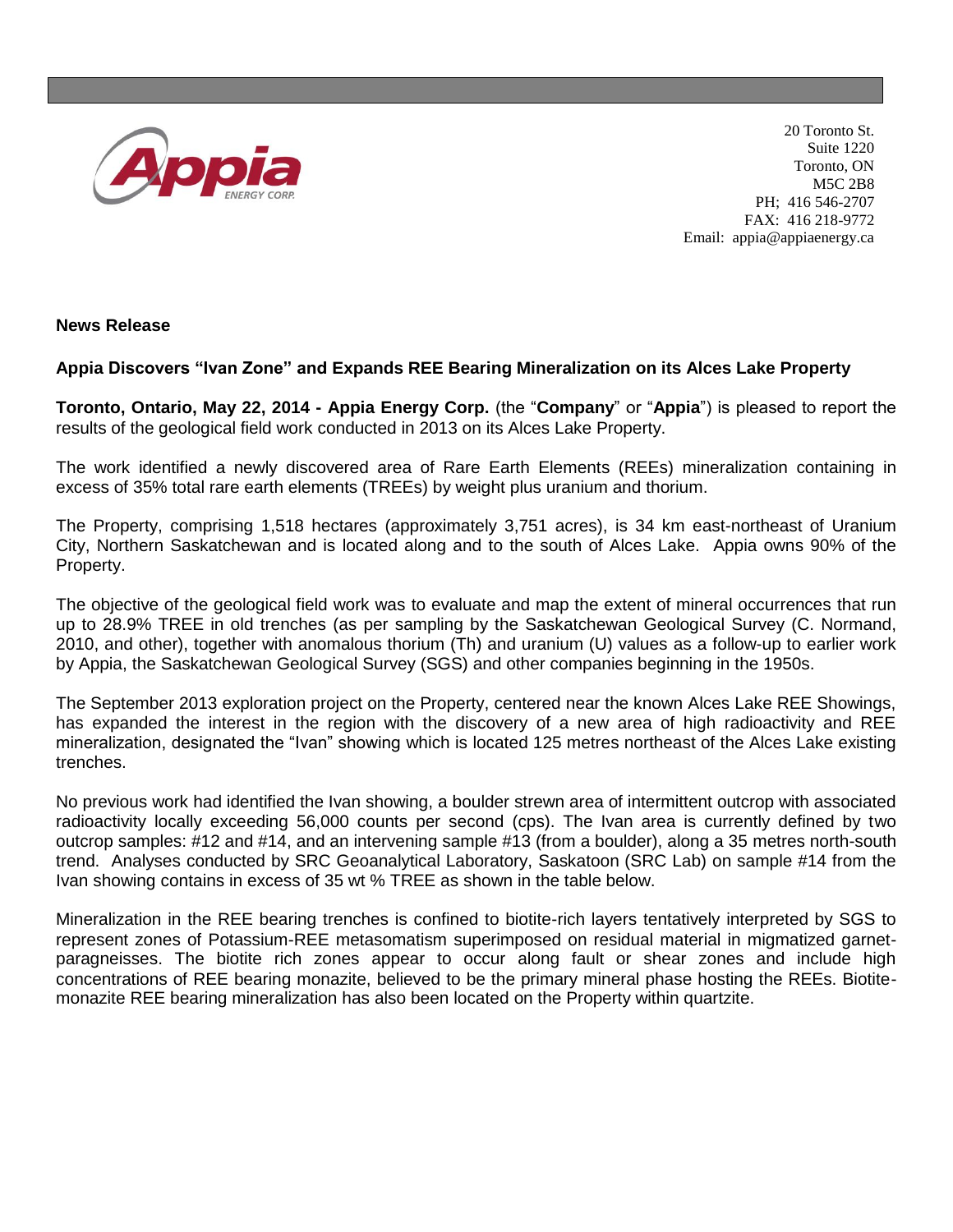## APPIA ENERGY CORP., ALCES LAKE PROPERTY, NORTHERN SASKATCHEWAN

Analyses of 12 rock samples by SRC Analytical Laboratory, Saskatoon (Values in ppm except where wt % is noted)

| <b>SAMPLE</b> | 805725<br>(41) | 805727<br>(#3) | 805729<br>(#4) | 805731<br>(#5) | 805732<br>(#6) | 805736<br>(#7) | 805734<br>(#9) | 805735(#<br>10) | 805737<br>(#11) | 805733<br>(412) | 806730<br>(413) | 024077<br>(#14) |
|---------------|----------------|----------------|----------------|----------------|----------------|----------------|----------------|-----------------|-----------------|-----------------|-----------------|-----------------|
| Ce            | 28200          | 5120           | 29300          | 16200          | 4930           | 30200          | 47800          | 10300           | 14400           | 23600           | 21500           | 170500          |
| Dy            | 191            | 40.2           | 182            | 103            | 29.5           | 196            | 293            | 64.2            | 84.2            | 248             | 144             | 735             |
| Er            | 86.4           | 31.5           | 83.5           | 52.2           | 21.8           | 88.4           | 135            | 35.2            | 44              | 100             | 70.8            | 850             |
| Eu            | 30.4           | 7.8            | 31.4           | 20.2           | 6.5            | 32.6           | 52.2           | 13              | 17.8            | 28.1            | 23.9            | 115             |
| Gd            | 846            | 156            | 824            | 490            | 122            | 829            | 1320           | 290             | 399             | 819             | 600             | 4690            |
| Ho            | 20             | 8              | 19             | 11             | 3              | 19             | 28             | 6               | 9               | 27              | 17              | 115             |
| La            | 14300          | 2500           | 15000          | 8150           | 2490           | 15400          | 24800          | 5120            | 7150            | 12900           | 10800           | 77700           |
| Nd            | 12000          | 2210           | 12000          | 6970           | 2010           | 12300          | 19600          | 4270            | 5990            | 9890            | 8850            | 70250           |
| Pr            | 3500           | 590            | 3470           | 1820           | 548            | 3620           | 5760           | 1170            | 1600            | 2870            | 2610            | 19800           |
| Sm            | 1740           | 335            | 1710           | 1000           | 278            | 1760           | 2830           | 616             | 839             | 1490            | 1280            | 9970            |
| Tb            | 94             | 35             | 94             | 52             | 16             | 94             | 148            | 36              | 56              | 97              | 85              | 515             |
| Yb            | 7.6            | 11.8           | 6              | 4.4            | 1.8            | 5.4            | 8.6            | 5.2             | 4.5             | 17.3            | 9.6             | 35              |
| Sc            | 13             | 34             | 14             | 16             | 15             | 13             | 14             | 21              | 10              | $\tau$          | 15              | 20              |
| Y             | 340            | 131            | 305            | 179            | 57             | 340            | 484            | 129             | 144             | 754             | 277             | 1930            |
| Total         | 61368          | 11210          | 63039          | 35068          | 10529          | 64897          | 103273         | 22076           | 30748           | 52847           | 46282           | 357225          |
| Total $(\%)$  | 6.14%          | 1.12%          | 6.30%          | 3.51%          | 1.05%          | 6.49%          | 10.33%         | 2.21%           | 3.07%           | 5.28%           | 4.63%           | 35.7%           |
| Th $(%)$      | 4.39           | 0.58           | 3.98           | 1.50           | 1.52           | 6.94           | 9.51           | 2.57            | 1.98            | 6.94            | 3.34            | 4.12            |

Notes:

1. Samples #12 and #14 (Outcrop), and #13 (Boulder) are from the area of the Ivan mineralization.

2. REE values for samples #2 and #8 are only slightly anomalous, and are not reported here.

3. For sample #14: values are an average of 2 analyses, and; the REs Tm, Lu and Sc are 50 ppm, <20 ppm and <20ppm, respectively.

Material for analysis was obtained from 14 surface grab samples (excluding blank samples and quality standards) collected from the Property and analyzed by the laboratory. The analytical results were received in December 2013 and were then compiled in the report on the exploration program: "Appia Energy and NRG Exploration Corp., Alces Lake Report, September - 2013, Mineral Disposition #S-112033, Lake Athabasca Area, Saskatchewan".

SRC Geoanalytical Laboratories, Saskatoon, Saskatchewan, prepared and analyzed the samples. The laboratory management system operates in accordance with ISO/IEC 17025:2005 (CAN-P-4E), General Requirements for the Competence of Mineral Testing and Calibration Laboratories. Atomic-emission analysis (ICP) was used to determine the concentration of 15 rare earth elements, as well as Th, U, Sc and several whole rock forming elements.

Tom Drivas, CEO and President of Appia Energy Corp., reports, "These favorable exploration results indicate the presence of very high concentrations of REEs on Appia's Alces Lake Property. Appia plans to conduct an airborne survey to evaluate and explore the Alces Lake property further."

Dr. Douglas Underhill, QP is the qualified person under National Instrument 43-101 and is responsible for this news release